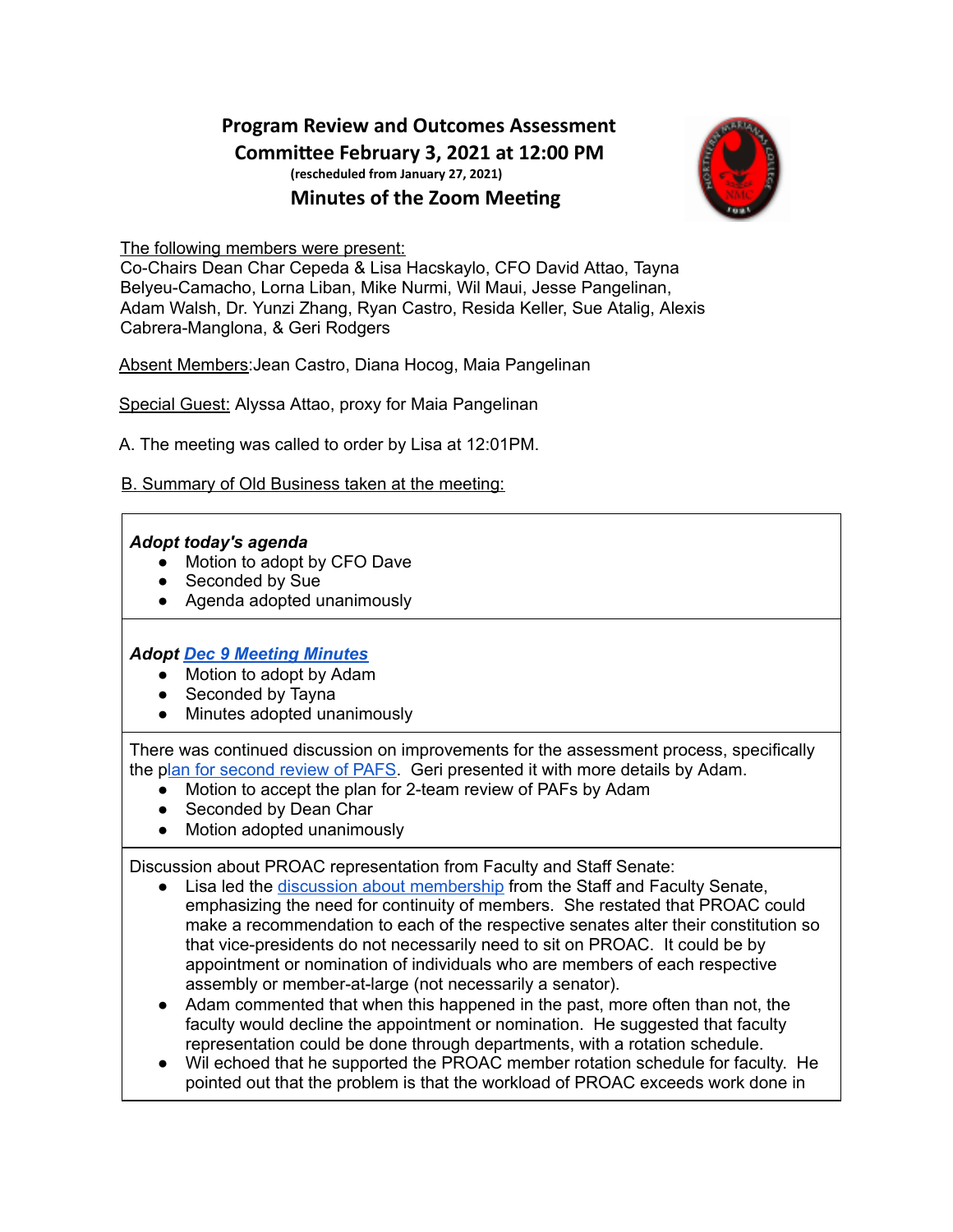other committees. He suggested to follow faculty compensation with overload pay for an extra course. He also suggested that faculty membership on PROAC could be equivalent to working on 2 committees, which is a faculty contractual obligation.

- Both Lisa and Dean Char addressed the fact that the extensive workload last fall was due to a reboot of program assessment across the institution due the dormancy of PROAC for many years.
- There was discussion about term limits for PROAC members, with a suggestion of 2 years. Lisa suggested a longer term limit for the sake of continuity in the work of the committee.
- $\bullet$  CFO Dave asked if the action was for PROAC to make a recommendation.
- Lisa asked if the committee was ready to make a motion of the recommendation for flexibility of representation to PROAC from the Faculty Senate and Staff Senate.
- CFO Dave suggested to let the appropriate governing bodies decide what they wanted to do.
- Geri suggested that she and Adam simply present these suggestions (that it could be the vice president or a member of the assembly) to their respective senates and present the input to PROAC at a later date. Adam agreed and stated that he has added it to the agenda for the next Faculty Senate meeting.
- Wil asked how representatives from the departments (namely School of Business) are appointed to PROAC. Is it on rotation, and how long do they serve? He echoed Adam's sentiments that there should be a rotation schedule so various faculty could share their knowledge on PROAC.
- Dean Char responded that the process for faculty members (in order to meet their contractual obligation to serve on two committees) is to seek the assistance of the direct supervisor who can provide information of available committees. As a response to Wil's earlier comment, she agreed that it makes sense to have PROAC count as two committees due to the extensive workload.
- Lisa stated that in some departments, faculty have total control of which committees in which they serve, which demonstrates the different approaches to faculty finding committees.
- Dean Char responded to Wil's question about the School of Business since the department is named specifically to appoint a representative to PROAC. She agreed with Wil's suggestion that faculty from the School of Business should be on a rotation schedule for service on PROAC.

### C. Summary of New Business taken at the meeting:

## **Adopt PROAC Membership PROAC [Membership](https://docs.google.com/document/d/1GO4KMNC5hPEXNkCP9--lVc_byXg2NYz1/edit) Roster (as of 12.9.20)**

- Motion by Wil
- Seconded by Lorna
- Membership roster adopted unanimously

**TABLE Discussion until next meeting**: Workload credit for PROAC membership should be counted as two committees (tabled due to time constraints)

- Motion by Adam
- Seconded by Dean Char
- Motion passed unanimously

**Liberal Arts PAF:** Ms. Lorna and her team agreed to present their findings of each rubric for Liberal Arts at the Feb 10th meeting.